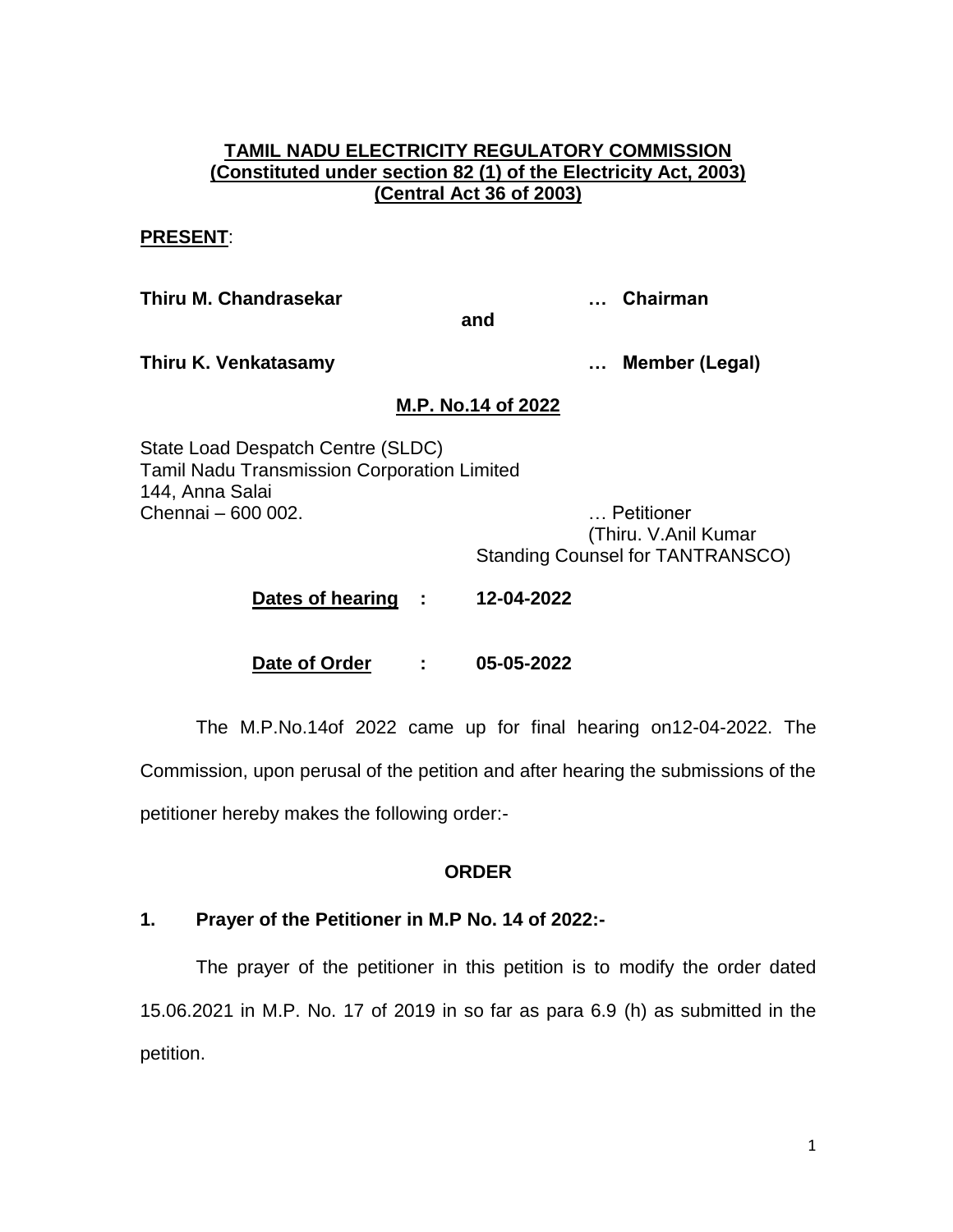#### **2**. **Facts of the Case:-**

This petition has been filed to modify the Commission's order in M.P.No.17 of 2019, dated 15.06.2021 for Capital Investment Plan for SLDC for the control period of FY 2019-20, FY 2020-21 & FY 2021-22

### **3. Contentions of the Petitioner:-**

3.1. The Commission approved the Capital Investment Plan of SLDC for the control period of FY 2019-20, FY 2020-21 & FY 2021-22 for an expenditure of Rs.3.31 Cr., Rs.41.50 Cr. & Rs.291.37 Cr. respectively vide its order dated, 15.06.2021 in M.P. No. 17 of 2019.

3.2. The Commission in its order in M.P.No.17 of 2019, dated 15.06.2021 has directed SLOC as follows:-

*"6.9.(h) The Government of Tamil Nadu shall provide equity assistance to the portion of equity provided in this Capital Investment Plan for each FY. The petitioner shall approach Go TN to provide equity assistance for the investments made as approved in this order"* 

3.3. The above direction needs to be revised due to the following reasons.

• In line with the Electricity Act 2003, Sections 131 to 134, the Government of Tamil Nadu (GoTN) had given in-principle approval for the reorganization of Tamil Nadu Electricity Board(TNEB) by establishing a holding company, named TNEB Ltd and two subsidiary companies,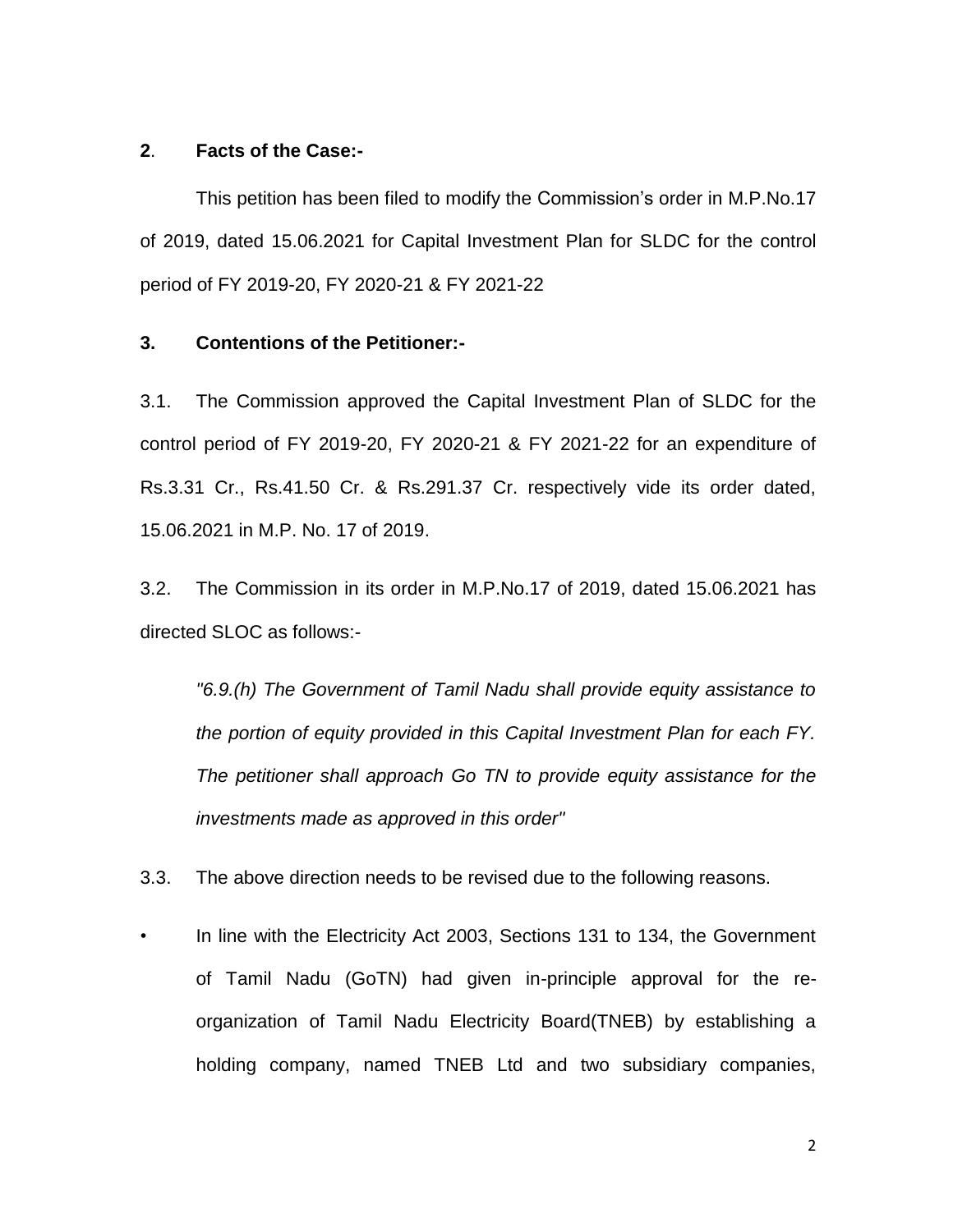namely Tamil Nadu Transmission Corporation Limited (TANTRANSCO) and Tamil Nadu Generation and Distribution Corporation Limited (TANGEDCO) vide G.O.Ms.No.114 Energy (B2) Department, dated 8<sup>th</sup>October-2008 with the stipulation that the afore mentioned companies shall be fully owned by the State Government.

- Post restructuring of TNEB, TANTRANSCO as per the notification was provided with the function of transmission of electricity in the State of Tamil Nadu. The State Transmission Utility (STU), TANTRANSCO has been vested with the State Load Despatch functions till further orders of the State Government from the date of transfer.
- As and when required, the SLDC will claim the equity assistance from the Government of Tamil Nadu and will receive the same from GoTN for the capital investments of SLDC.

3.4. In view of the reasons submitted above, it may be considered to modify the order in M.P. No. 17 of 2019, dated 15.06.2021 6.9 (h) as "The petitioner may seek equity assistance as required towards this Capital Investment Plan for each FY from Government of Tamil Nadu for the investments made as approved in this order" instead of the existing orders in the said paragraph 6.9(h).